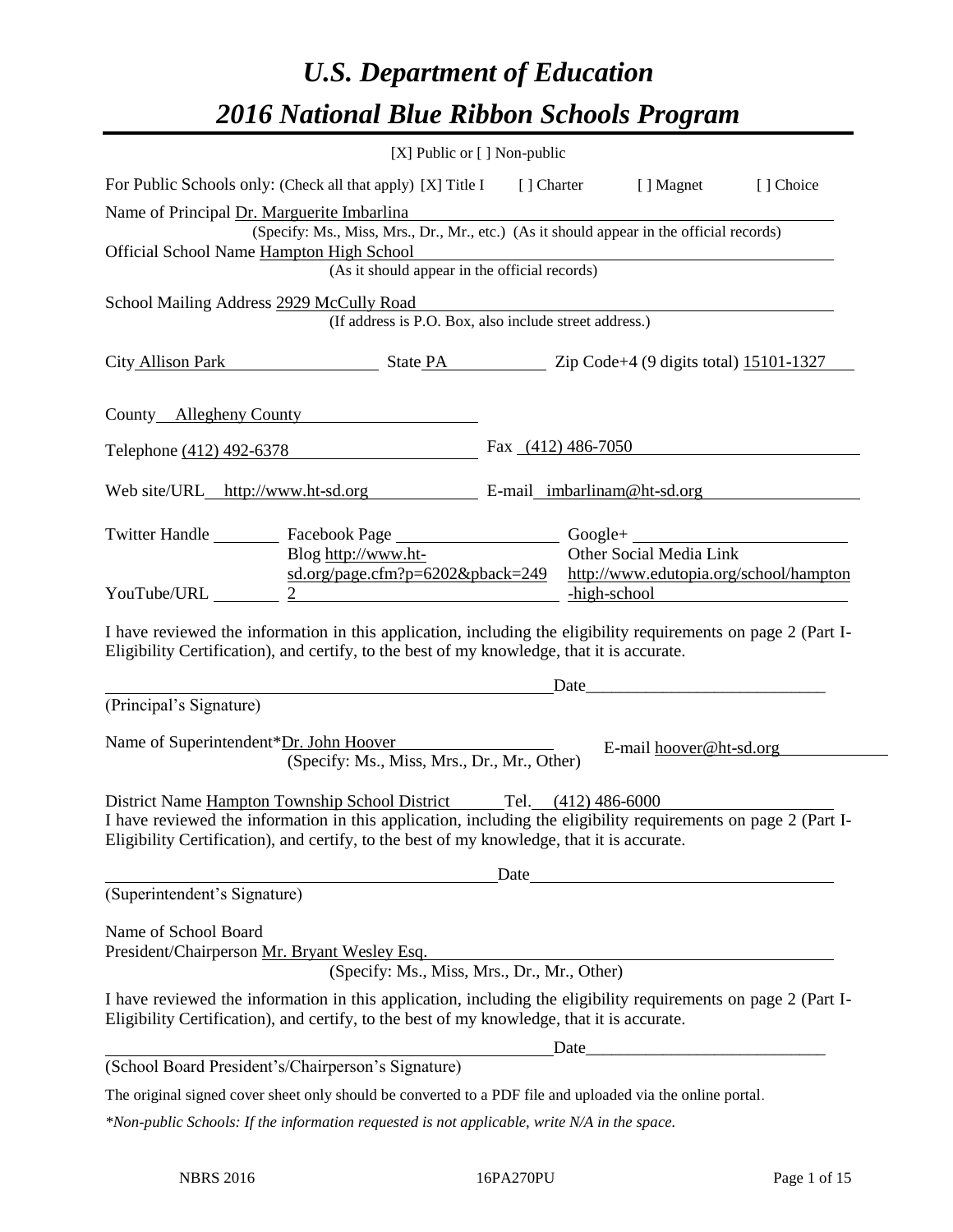The signatures on the first page of this application (cover page) certify that each of the statements below, concerning the school's eligibility and compliance with U.S. Department of Education and National Blue Ribbon Schools requirements, are true and correct.

- 1. The school configuration includes one or more of grades K-12. (Schools on the same campus with one principal, even a K-12 school, must apply as an entire school.)
- 2. The public school has met their state's accountability requirements (i.e., avoided sanctions) in participation, performance in reading (or English language arts) and mathematics, and other academic indicators (i.e., attendance rate and graduation rate) using the most recent accountability results available for the year prior to nomination.
- 3. To meet final eligibility, a public school must meet the state's accountability requirements (i.e., avoided sanctions) in participation, performance in reading (or English language arts) and mathematics, and other academic indicators (i.e., attendance rate and graduation rate) for the year in which they are nominated (2015-2016) and be certified by the state representative. Any status appeals must be resolved at least two weeks before the awards ceremony for the school to receive the award.
- 4. If the school includes grades 7 or higher, the school must have foreign language as a part of its curriculum.
- 5. The school has been in existence for five full years, that is, from at least September 2010 and each tested grade must have been part of the school for the past three years.
- 6. The nominated school has not received the National Blue Ribbon Schools award in the past five years: 2011, 2012, 2013, 2014, or 2015.
- 7. The nominated school has no history of testing irregularities, nor have charges of irregularities been brought against the school at the time of nomination. The U.S. Department of Education reserves the right to disqualify a school's application and/or rescind a school's award if irregularities are later discovered and proven by the state.
- 8. The nominated school or district is not refusing Office of Civil Rights (OCR) access to information necessary to investigate a civil rights complaint or to conduct a district-wide compliance review.
- 9. The OCR has not issued a violation letter of findings to the school district concluding that the nominated school or the district as a whole has violated one or more of the civil rights statutes. A violation letter of findings will not be considered outstanding if OCR has accepted a corrective action plan from the district to remedy the violation.
- 10. The U.S. Department of Justice does not have a pending suit alleging that the nominated school or the school district as a whole has violated one or more of the civil rights statutes or the Constitution's equal protection clause.
- 11. There are no findings of violations of the Individuals with Disabilities Education Act in a U.S. Department of Education monitoring report that apply to the school or school district in question; or if there are such findings, the state or district has corrected, or agreed to correct, the findings.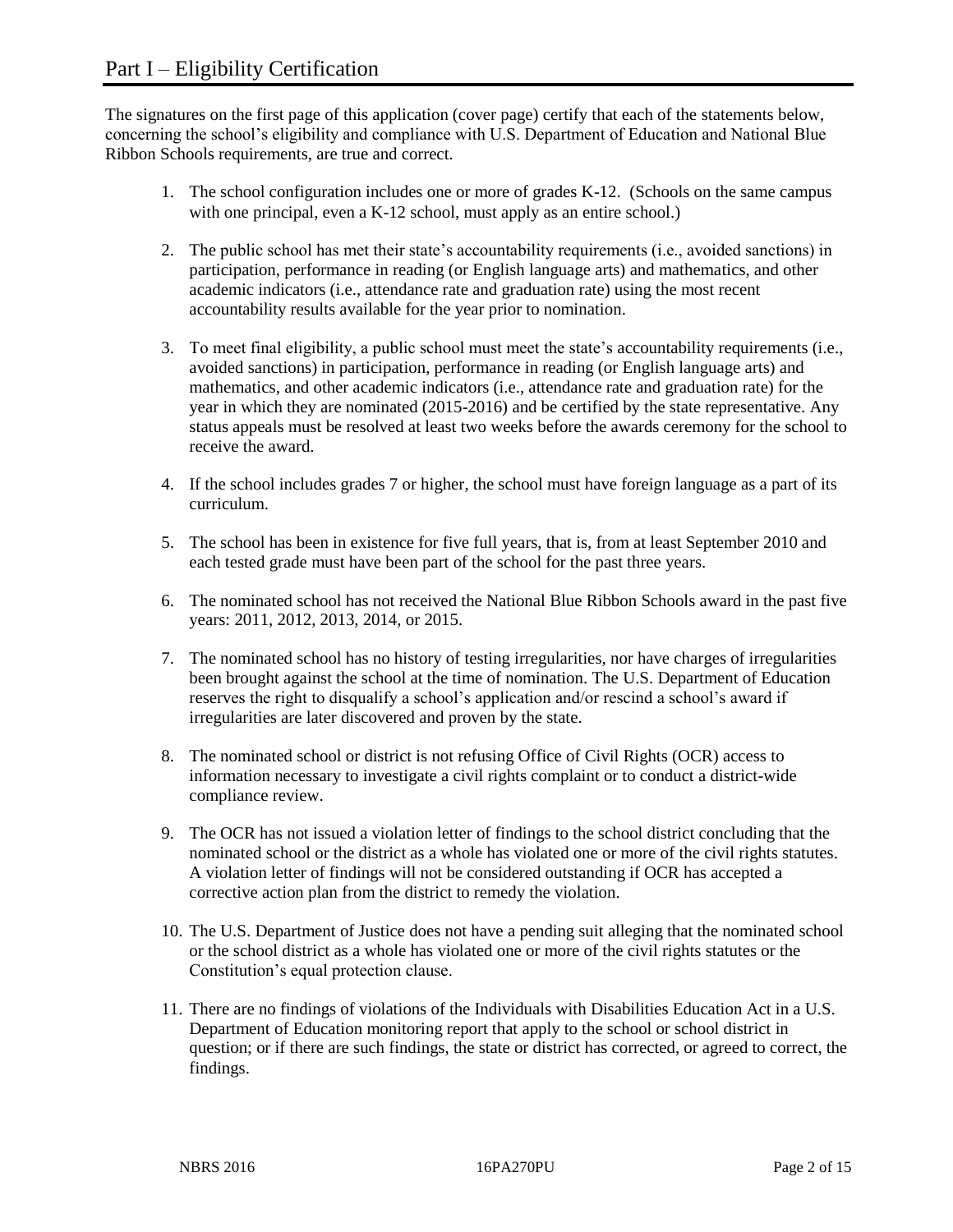#### **Data should be provided for the most recent school year (2015-2016) unless otherwise stated.**

#### **DISTRICT**

1. Number of schools in the district  $\frac{3}{2}$  Elementary schools (includes K-8) (per district designation):  $\frac{1 \text{ Middle/Junior high schools}}{}$ 1 High schools 0 K-12 schools

5 TOTAL

**SCHOOL** (To be completed by all schools)

- 2. Category that best describes the area where the school is located:
	- [] Urban or large central city [ ] Suburban with characteristics typical of an urban area [X] Suburban [ ] Small city or town in a rural area [ ] Rural
- 3. Number of students as of October 1, 2015 enrolled at each grade level or its equivalent in applying school:

| Grade                           | # of         | # of Females | <b>Grade Total</b> |
|---------------------------------|--------------|--------------|--------------------|
|                                 | <b>Males</b> |              |                    |
| <b>PreK</b>                     | 0            | 0            | 0                  |
| K                               | 0            | 0            | $\Omega$           |
| 1                               | 0            | 0            | $\mathbf{\Omega}$  |
| 2                               | 0            | 0            | $\Omega$           |
| 3                               | 0            | 0            | $\Omega$           |
| 4                               | 0            | 0            | $\Omega$           |
| 5                               | 0            | 0            | 0                  |
| 6                               | 0            | 0            | $\Omega$           |
| 7                               | 0            | 0            | $\Omega$           |
| 8                               | 0            | 0            | $\theta$           |
| 9                               | 138          | 115          | 253                |
| 10                              | 145          | 118          | 263                |
| 11                              | 125          | 133          | 258                |
| 12 or higher                    | 142          | 120          | 262                |
| <b>Total</b><br><b>Students</b> | 550          | 486          | 1036               |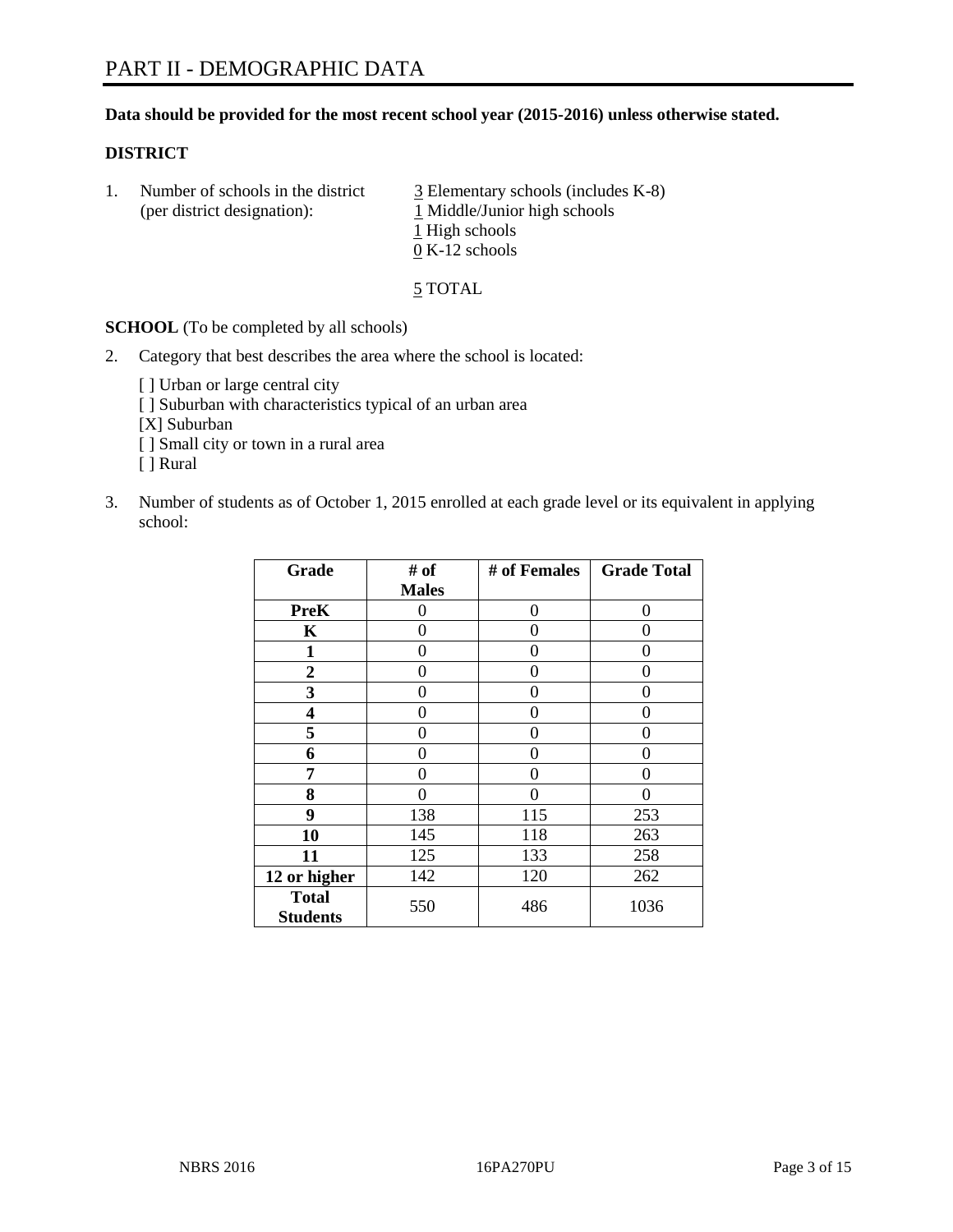4. Racial/ethnic composition of  $\underline{0}$  % American Indian or Alaska Native the school: 3 % Asian

 % Black or African American % Hispanic or Latino % Native Hawaiian or Other Pacific Islander 94 % White % Two or more races **100 % Total**

(Only these seven standard categories should be used to report the racial/ethnic composition of your school. The Final Guidance on Maintaining, Collecting, and Reporting Racial and Ethnic Data to the U.S. Department of Education published in the October 19, 2007 *Federal Register* provides definitions for each of the seven categories.)

5. Student turnover, or mobility rate, during the  $2014 - 2015$  school year:  $1\%$ 

This rate should be calculated using the grid below. The answer to (6) is the mobility rate.

| <b>Steps For Determining Mobility Rate</b>         | Answer |  |
|----------------------------------------------------|--------|--|
| (1) Number of students who transferred $to$        |        |  |
| the school after October 1, 2014 until the         | 3      |  |
| end of the 2014-2015 school year                   |        |  |
| (2) Number of students who transferred             |        |  |
| <i>from</i> the school after October 1, 2014 until | 5      |  |
| the end of the 2014-2015 school year               |        |  |
| (3) Total of all transferred students [sum of      | 8      |  |
| rows $(1)$ and $(2)$ ]                             |        |  |
| (4) Total number of students in the school as      | 1077   |  |
| of October 1, 2014                                 |        |  |
| (5) Total transferred students in row (3)          | 0.007  |  |
| divided by total students in row (4)               |        |  |
| $(6)$ Amount in row $(5)$ multiplied by 100        |        |  |

6. English Language Learners (ELL) in the school:  $1\%$ 

2 Total number ELL

Specify each non-English language represented in the school (separate languages by commas): Turkish, Chinese

- 7. Students eligible for free/reduced-priced meals: 9 % Total number students who qualify: 96
- 8. Students receiving special education services: 5 %

59 Total number of students served

Indicate below the number of students with disabilities according to conditions designated in the Individuals with Disabilities Education Act. Do not add additional conditions. It is possible that students may be classified in more than one condition.

| 6 Autism                           | $\underline{0}$ Orthopedic Impairment         |
|------------------------------------|-----------------------------------------------|
| 0 Deafness                         | 9 Other Health Impaired                       |
| 0 Deaf-Blindness                   | 33 Specific Learning Disability               |
| 9 Emotional Disturbance            | $\underline{0}$ Speech or Language Impairment |
| $\underline{0}$ Hearing Impairment | $0$ Traumatic Brain Injury                    |
| 2 Mental Retardation               | 0 Visual Impairment Including Blindness       |
| 0 Multiple Disabilities            | <b>0</b> Developmentally Delayed              |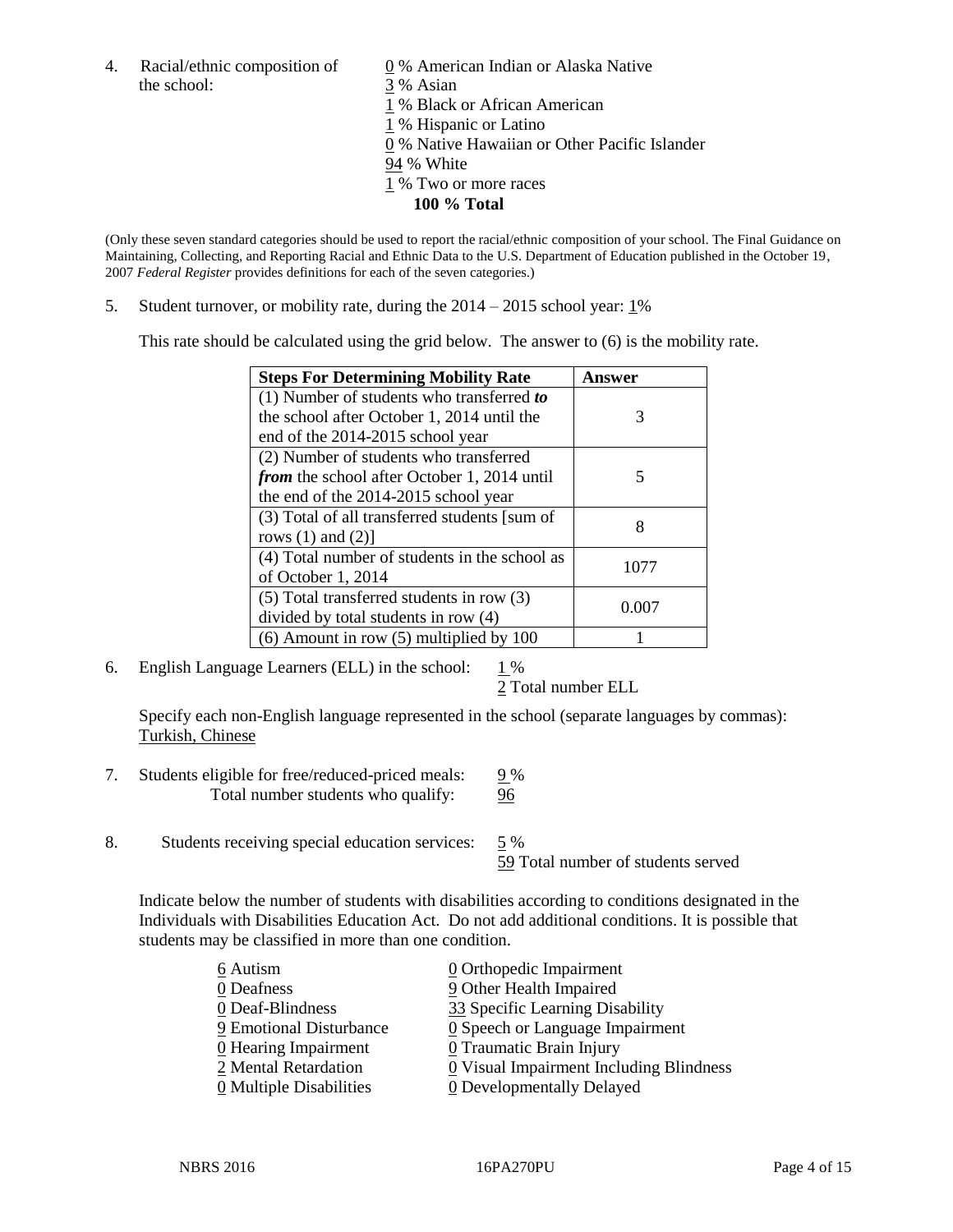- 9. Number of years the principal has been in her/his position at this school: 2
- 10. Use Full-Time Equivalents (FTEs), rounded to nearest whole numeral, to indicate the number of school staff in each of the categories below:

|                                       | <b>Number of Staff</b> |
|---------------------------------------|------------------------|
| Administrators                        | 3                      |
| Classroom teachers                    | 60                     |
| Resource teachers/specialists         |                        |
| e.g., reading, math, science, special | 9                      |
| education, enrichment, technology,    |                        |
| art, music, physical education, etc.  |                        |
| Paraprofessionals                     | 13                     |
| Student support personnel             |                        |
| e.g., guidance counselors, behavior   |                        |
| interventionists, mental/physical     |                        |
| health service providers,             | 5                      |
| psychologists, family engagement      |                        |
| liaisons, career/college attainment   |                        |
| coaches, etc.                         |                        |

- 11. Average student-classroom teacher ratio, that is, the number of students in the school divided by the FTE of classroom teachers, e.g.,  $22:1$  18:1
- 12. Show daily student attendance rates. Only high schools need to supply yearly graduation rates.

| <b>Required Information</b> | 2014-2015 | 2013-2014 | 2012-2013 | 2011-2012 | $2010 - 201$ |
|-----------------------------|-----------|-----------|-----------|-----------|--------------|
| Daily student attendance    | 95%       | 96%       | 95%       | 96%       | 96%          |
| High school graduation rate | 99%       | 96%       | 98%       | 98%       | 99%          |

#### 13. **For high schools only, that is, schools ending in grade 12 or higher.**

Show percentages to indicate the post-secondary status of students who graduated in Spring 2015.

| <b>Post-Secondary Status</b>                  |     |
|-----------------------------------------------|-----|
| Graduating class size                         | 276 |
| Enrolled in a 4-year college or university    | 78% |
| Enrolled in a community college               | 10% |
| Enrolled in career/technical training program | 3%  |
| Found employment                              | 7%  |
| Joined the military or other public service   | 1%  |
| Other                                         | 1%  |

14. Indicate whether your school has previously received a National Blue Ribbon Schools award. Yes X No

If yes, select the year in which your school received the award. 1995

15. In a couple of sentences, provide the school's mission or vision statement.

Our school works collaboratively with the community to support all children in becoming creative and innovative problem-solvers and communicators. The District maintains high expectations as our students develop the knowledge, character and integrity to impact the world.

16. **For public schools only**, if the school is a magnet, charter, or choice school, explain how students are chosen to attend.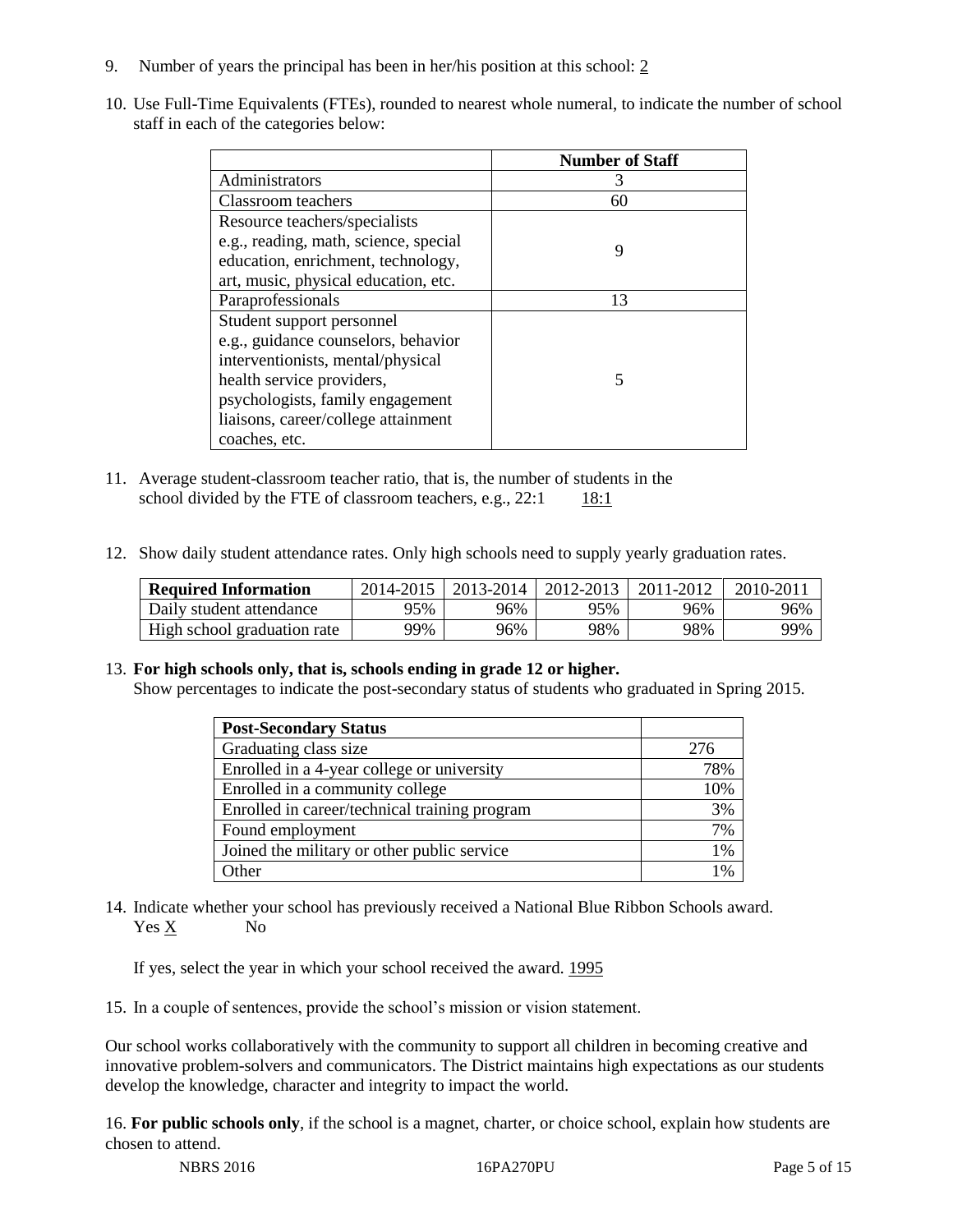# PART III – SUMMARY

"One school district...one community...one vision"

Hampton High School serves one municipality in the Greater Pittsburgh Area, and it is home to a community that believes in an educational tradition of excellence, which characterizes the positive, progressive, caring attitude focused on benefiting students academically as well as personally. Most recently, Hampton High School was featured on Edutopia's Schools that Work website and named the topachieving high school in Southwestern Pennsylvania based on the Pennsylvania School Performance Profile. Currently, the great majority of students are not deemed socioeconomically disadvantaged, which means their basic needs are met at home and for the most part, they come to school ready to learn. Moreover, the families of Hampton High School value education and support academic, athletic, and social programs to keep their students connected to the community and school. The high school community capitalizes on technology and human resources to bring opportunities of diversity to the academic program. Throughout the year, students are encouraged to participate in the Pittsburgh World Affairs Council to video-conference with students from various countries such as Pakistan and the Republic of Georgia. Additionally, students participate in Model U.N. activities at the University of Pittsburgh to gain a more worldly perspective.

The high school building opened its doors to students in May of 1970. Since that time, Hampton has transformed from a rural community to a progressive suburb; however, the community members' values and commitment to education have transcended generations. Although not all graduates are able to live in Hampton, most sustain strong ties through attending athletic, art, and music events to support students and school programs. One tradition that connects the community, alumnae, and current students is our Talbot Tailgate, which is held every year during our homecoming football game. In the past three years, a group of alumnae and current students have constructed a remembrance garden on high school property that includes a gazebo and garden to offer a place of remembrance and sanctuary for alumnae who have passed away. The garden also serves as outside classroom and area for students in environmental biology and horticulture to learn about plants and landscape design. Additionally, the alumnae serve as a resource for our students, especially when it comes to internship opportunities in various businesses and industries.

The high school supports a culture of high achievement in all areas. In the area of academics, students are able to choose from 20 AP course offerings, 13 college in high school courses, 30 Honors courses, and electives in various areas, such as engineering, computer science, fine arts, music, business, and communications technology. Students value music and art, which is evident in the student created art that decorates our foyer and hallways and in the fact that about 25% of our student population participates in the marching band. Moreover, all courses for all students have a component of real-world application that helps students identify the relevance of the content knowledge and skills being taught at a rigorous level. Students also have the opportunity to attend A.W. Beattie Career and Technical School to focus on a specific career pathway of interest. Careers are also a focus through our lunch and learn programs that are organized by our enrichment facilitator, whereby, students have the opportunity to listen to adults who work in different areas, represented by eight career clusters, to gain a better perspective on employer expectations, education criteria, and growth within specific career pathways. Moreover, Hampton High School maintains a strong relationship with the military recruiters who work in our region. Along with sharing information about serving in the military with our students, we have collaborated with the Marines to host a STEM bus activity for our students and Army recruits have helped supervise students during athletic events.

Students also have access to high-quality support programs. We offer a robust special education program for students who are serviced through an Individualized Education Plan. The teachers and support staff work with students to meet academic, social, and functional life skills goals, but they also develop student self-advocacy skills. Another major support program that is offered to all students, regardless of IQ, is our enrichment program. The enrichment coordinator organizes opportunities for students to stretch their learning outside of the school day through video conferences with students in other countries, internships within the greater Pittsburgh area, field trips to local businesses to present student generated business plans, and many other engaging activities that are aligned to the curriculum. All students also have access to an academic support room that houses three certified teachers, technology, work-space, and easy access to our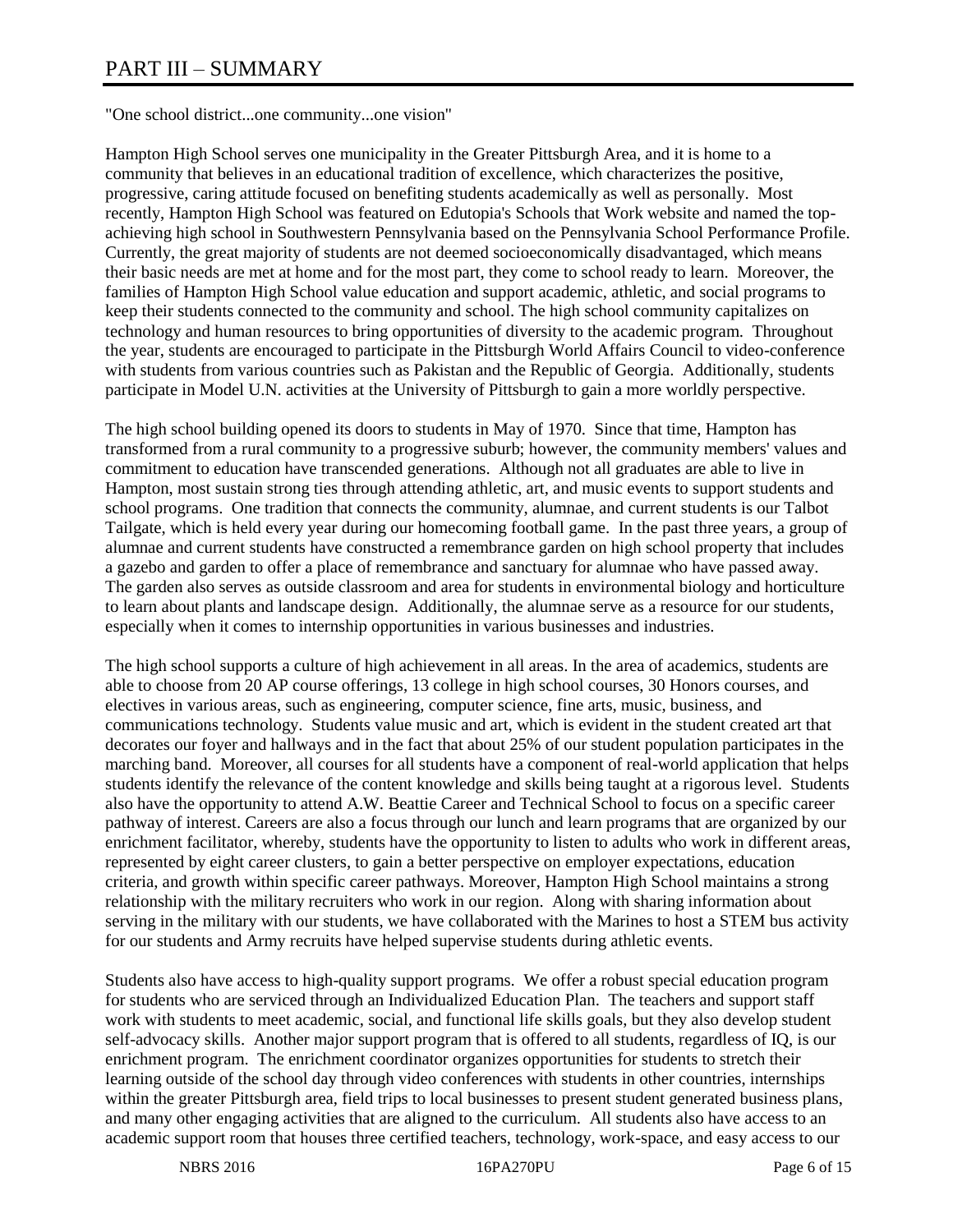library to help support their learning. Students in AP Calculus AB through students in Algebra I utilize the academic support resources on a daily basis. Student social and emotional well-being are also a focus of our work. Students have access to four school counselors and a behavioral specialist throughout the day. A Student Assistance Program (SAP) is also available for students who need more intensive support with emotional, behavioral, mental health, or drug and alcohol issues.

Students also have access to over 30 school sponsored clubs, such as Forensics, Rotary Interact, National Honors Society, and Chess Club, to name a few. Additionally, our athletics department supports over 20 teams from football to gymnastics to ultimate frisbee. Between our academic programs, clubs, and athletic teams, there is something for everyone.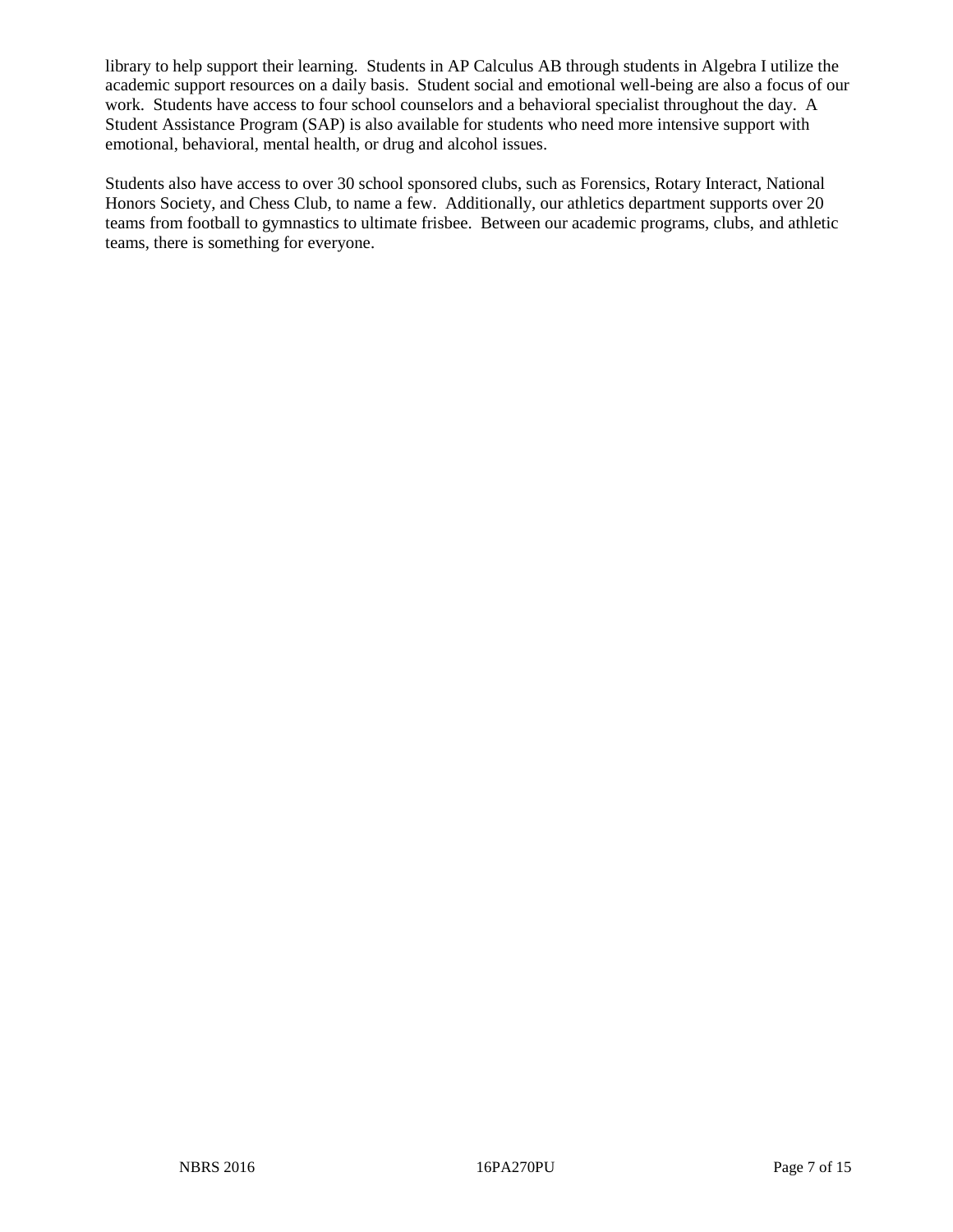# 1. Core Curriculum:

The UbD framework provides a structure for all teachers to align instructional practice to the PA Core Standards. Over the past several years at the high school, there has been a significant investment in professional learning using the Rigor Relevance framework from the International Center for Leadership in Education. Using this framework to analyze both formative and summative assessments, teachers have been working to align rigorous instructional opportunities to assessments in their courses. The UbD framework provides a process to better ensure the alignment of all components: curriculum, instruction and assessment. Further, the UbD framework provides a tool for teachers and administrators to measure alignment of the PA Standards with the depth of understandings articulated in the curriculum across disciplines.

The high school English Language Arts department offers courses that align to the instructional needs of students, such as English, AP Language and Composition, AP Research, Creative Writing, Public Speaking, and Journalism. During the freshmen and sophomore years, students build their capacity to annotate and question text through a variety of literary canons. They complete text dependent analyses to construct original theses and arguments through their perspective. Additionally, during the junior and senior years of English, students study American and British literature with a focus on how historical, political, philosophical, and social components influence writing. All English courses scaffold research and writing skills to prepare students to independently research a topic of interest and prepare a properly cited paper to communicate new ideas based on a conceptual framework rooted in the research. In addition, the high school offers the AP Capstone program designed to complement and enhance the in-depth disciplinespecific study provided through the AP courses.

The high school offers several different mathematics courses designed to support and extend student understandings at the varied levels, such as Algebra, Geometry, PreCalculus, Calculus, Probability and Statistics, Problem Solving, and Discrete Mathematics. The curriculum provides a robust emphasis on algebraic concepts, geometry and statistics and probability. The Standards for Mathematical Practice are evident, as students engage and process mathematical concepts; furthermore, the curriculum provides students with opportunities to practice and apply mathematical ways of thinking to real world issues and challenges. Students are provided opportunities to construct, execute and model mathematical scenarios that require them to provide, justify and argue solutions utilizing and citing mathematical evidence. These types of experiences promote the type of perseverance in problem solving needed as students enter college and careers.

The Algebra 1 course was reconceptualized to reflect real-world scenarios. Further, students enrolled in the Algebra 1 course are concurrently enrolled in the Conceptual Physics/Applied Chemistry. Using this structure, the mathematics and science teachers have a common planning period to align their instruction and vocabulary, as related to mathematical concepts.

At the high school, students are provided with several science pathways designed to address their instructional levels. In life sciences, students are provided access to courses in Biology, Environmental Science, Physical Anthropology, Horticulture and Human Anatomy & Physiology. Within physical science, students are provided with access to varied levels of Chemistry and Physics.

Within the science curriculum, there are several opportunities for students to experience relevant, authentic experiences as they engage with the science and engineering practices called upon by the Next Generation Science Standards. The different performance-based experiences, such as class debates, the Rube Goldberg Projects and the tapping of trees to produce maple syrup are included within the curriculum. These and other types of authentic learning experiences offered within the science courses reflect the science and engineering practices of asking questions and developing solutions, developing and using models, planning and carrying out investigations, analyzing and interpreting data, engaging in argument from evidence, and obtaining, evaluating, and communicating information. The curriculum focuses on the inquiry nature of science and the development of creating an inquiry-based mindset to prepare students for their experiences beyond high school.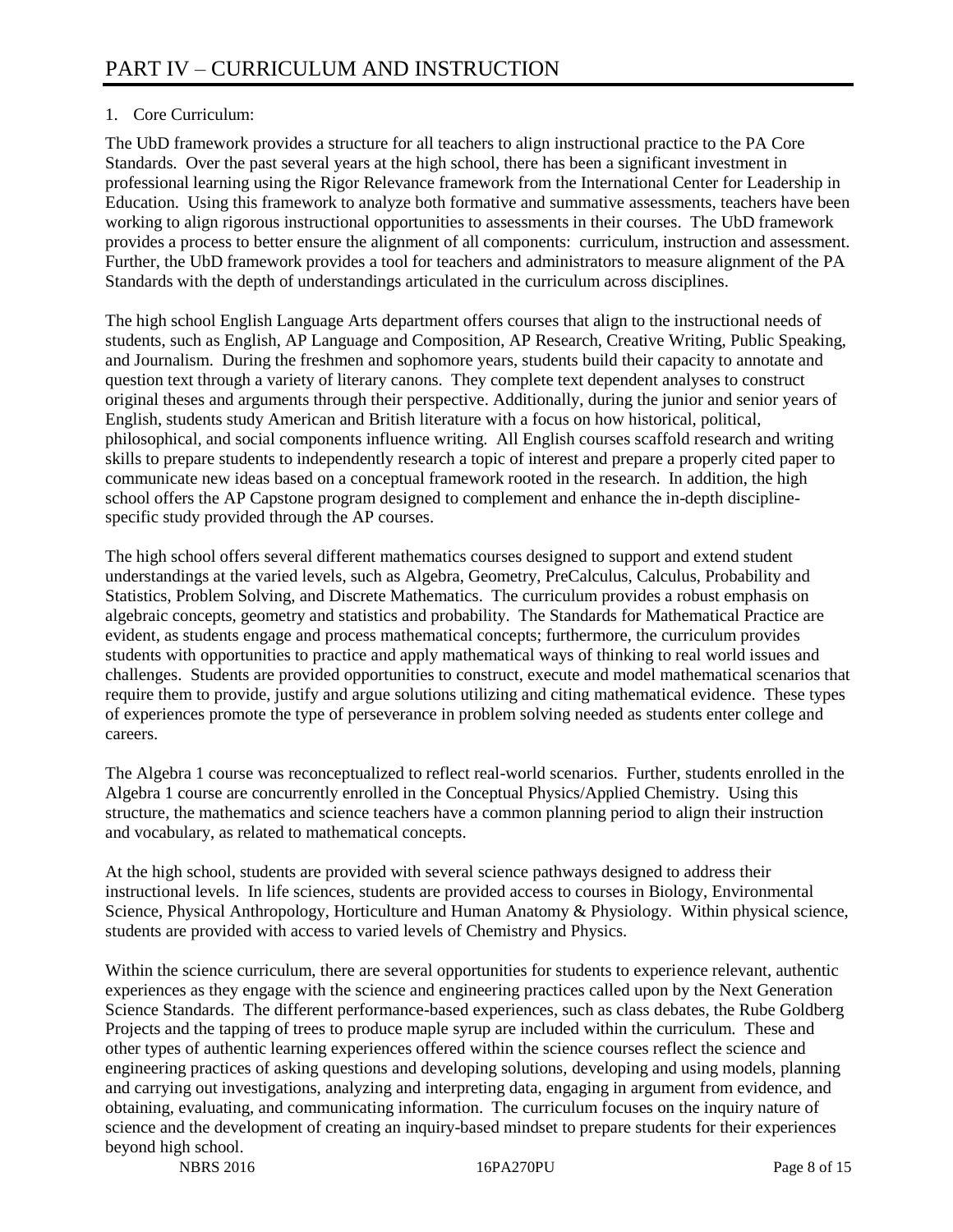The Social Studies curriculum offers courses in the social sciences and history, which include courses such as Geography, World History, United States History, American Government, Psychology, Sociology, World War II and the Civil War. The Social Studies curriculum provides students opportunities to develop their research and writing skills as they analyze, interpret and synthesize primary and secondary historical documents in an effort to corroborate historical evidence to think like an historian. Historical thinking involves the ability to identify, analyze, and evaluate the relationships between multiple historical causes and effects as well as crafting arguments from historical evidence. To demonstrate these Historical Thinking Skills, students participate in the Model UN, interview of World War II veterans, psychological experiments and debates.

The core academic course offerings align to the high school college and career plan for all students. Students are provided with eight career clusters in the following areas: arts and entertainment; communication and media; health sciences and medical technology; human and social services; law, legal, and public services; finance and business; agriculture and natural resources; and engineering and design. Students are exposed to entry, technical, and professional level careers in each of the clusters. Additionally, teachers integrate real-world problems and field experiences aligned to the career clusters to help guide students in post-secondary planning.

#### 2. Other Curriculum Areas:

Given the district's UbD focus, course curricula are designed not only to address acquisition of essential skills and knowledge but also to transfer the essential skills and knowledge beyond the classroom.

The High School provides multiple elective opportunities for students in Grades 9-12 to engage in the disciplines of both the visual and performing arts. Our arts department offers several tiers of courses designed to reflect student interest, readiness and skill levels, and about 305 students take advantage of these courses. Such course offerings include differentiated courses such as Drawing and Painting, Contemporary Crafts, Ceramic Sculpture, Metals and Jewelry, AP Studio Art, Hands on Art History, Stage Technology and Production, and Acting and Dramatic Strategies. These courses require students to demonstrate their understanding of design principles, color theory, technique, and craftsmanship. Students create pieces such as mosaic wall panels, self-portraits using a blue lens, Native American vessels, and mixed-media mobiles. Over 278 students explore the following courses in the music department: Concert Band, Symphonic Band, Marching Band, Wind Ensemble, Symphony Orchestra, Honors Orchestra, Concert Choir and Music Theory. In addition, our Music Department does more than teach students how to play songs together; they focus on teaching students that music effects human emotions and human emotions can effect how music is played. For instance, during the winter performance, the wind ensemble took traditional holiday music and played it in B flat to create a darker tone, then they removed the B flat to juxtapose the sound with a more vibrant tone. The district also engages all areas of the arts and the community through its biennial art show held at the high school. Whereby, visual artwork from all schools as well as vocal and instrumental music selections, are presented to the community.

Further, about 70 students choose to take the Communications Technology courses which provide instruction for students on the basics of music creation as well as advanced techniques in graphics design, audio and music production. In the Video Production courses, students are provided the opportunities to acquire skills in all facets of video production including broadcasting, filming, assessing music and audio production, and capturing raw footage.

The physical education courses address both physical well being and healthy living, and attract over 1020 students yearly. All students take Wellness I, Wellness II, and an elective physical education course, such as Racket Sports, Fitness Fundamentals, Team Sports, or Fitness and Weight Training. Through the Wellness curriculum, students acquire foundational knowledge pertaining to substance abuse, sex education, growth and development, relationships and nutrition. Students also earn their CPR and first aid certification.

Hampton High School offers five levels of five world languages: Mandarin Chinese, Spanish, German, French, and Latin. About 617 students are enrolled in a world language course. All level four and five world language courses are aligned to college in high school college credit through the University of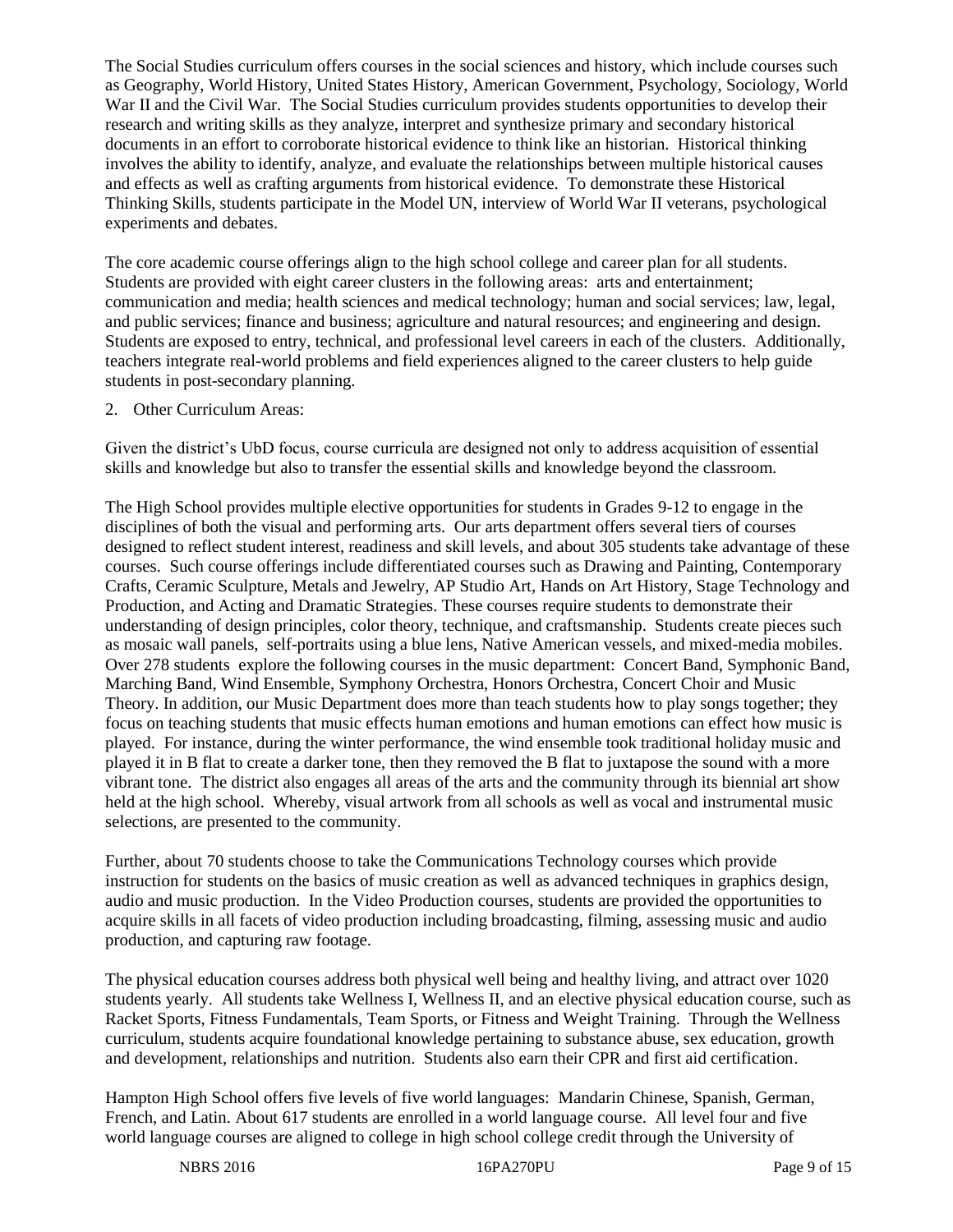Pittsburgh, Washington & Jefferson College, and or Duquesne University. Students are immersed in the language starting in level 1 to prepare them to participate in study abroad opportunities, exchange programs, class debates, video-conferences with students in other countries, and other real-world opportunities that provide students authentic speaking experiences.

Technology is covered through two departments: Engineering and Computer Science. The 275 students enrolled in the engineering courses are learning the research and design process to solve real-world problems. They are also learning how to utilize CAD, laser cutters, 3-D printers, bench tools, welders, metal benders, and various materials to fabricate solutions to the real-world problems they are addressing. The 93 students enrolled in the computer science program are developing computational thinking and problem solving skills through different programming languages, such as Java, C++, Python, and RobotC. Additionally, students in the computer science courses have opportunities to work with Dr. Kosbie from Carnegie Mellon University to expand their programming skills.

The Business department offers courses to over 350 students in law, accounting, entrepreneurship, business management, personal finance, and advertising.

Family Consumer Science offers courses to over 346 students in cooking, clothing fabrication, and child development. The cooking classes provide students with an opportunity to learn how to meld ingredients together to produce nutritious, flavorful foods that they can enjoy. The clothing fabrication courses provide flexible instruction that allows students to choose their design pathway. Some students are interested in costuming, and they create the costumes for the high school drama club products. Other students are interested in creating everyday fashion, which they design through the manipulation of fabrics and ideas. Finally, students in the child development program learn how to develop age-appropriate activities for preschoolers, which they apply in the pre-school they offer to community members.

3. Instructional Methods and Interventions:

Across the curriculum, students are engaged in discussion-based activities to hone their ability to craft an argument and collaborate on understanding new concepts. Students participate in Socratic Seminars that are student led to closely analyze historical documents in history courses, to evaluate the sustainability of different energy sources in AP Environmental Science, to generate literary criticism focused on poetry in English courses, and to interpret the constitution in the American Government course. Additionally, students work in literature circles in their English classes based on a non-fiction book of their choosing to deepen their analytical skills. Students also participate in debates in world language courses to improve their fluency in the target language.

Inquiry-based and authentic application activities are also utilized across the curriculum in a myriad of ways. Students in the chemistry program learn the value of understanding units of conversion when they are responsible for analyzing a patient's "blood results" to make a diagnosis. Additionally, some of the students' instruction takes place outside of the school building. For example, students in the Human Anatomy course take a trip to Allegheny General Hospital to watch open-heart surgery to closely analyze how surgeons utilize their understanding of anatomy to make decisions in the operating room. Students in the engineering courses have an opportunity to work with a local company to design a product and present their research and design to hone their understanding of the engineering design process. Students in the Applied Mathematics course use their understanding of probability and statistics to create a board game for students that they then fabricate with 3-D printers, so that they can beta test their game with students in the elementary school.

Writing instruction is also implemented across the curriculum. Instead of a constant, holistic approach to writing instruction, Collins Writing methodology is integrated into everyday instruction. Students are presented with Focus Correction Areas (FCA) to develop their depth of understanding and are asked to continually refine their work to focus on the process of writing rather than producing a product merely for a grade. Additionally, students are writing letters across the curriculum to communicate their ideas with individuals in leadership roles. The students in social studies utilize current, primary documents to write an original historical document to present "their history." The students also write their own constitution using the rhetorical structure of the original constitution, but through their own perspective.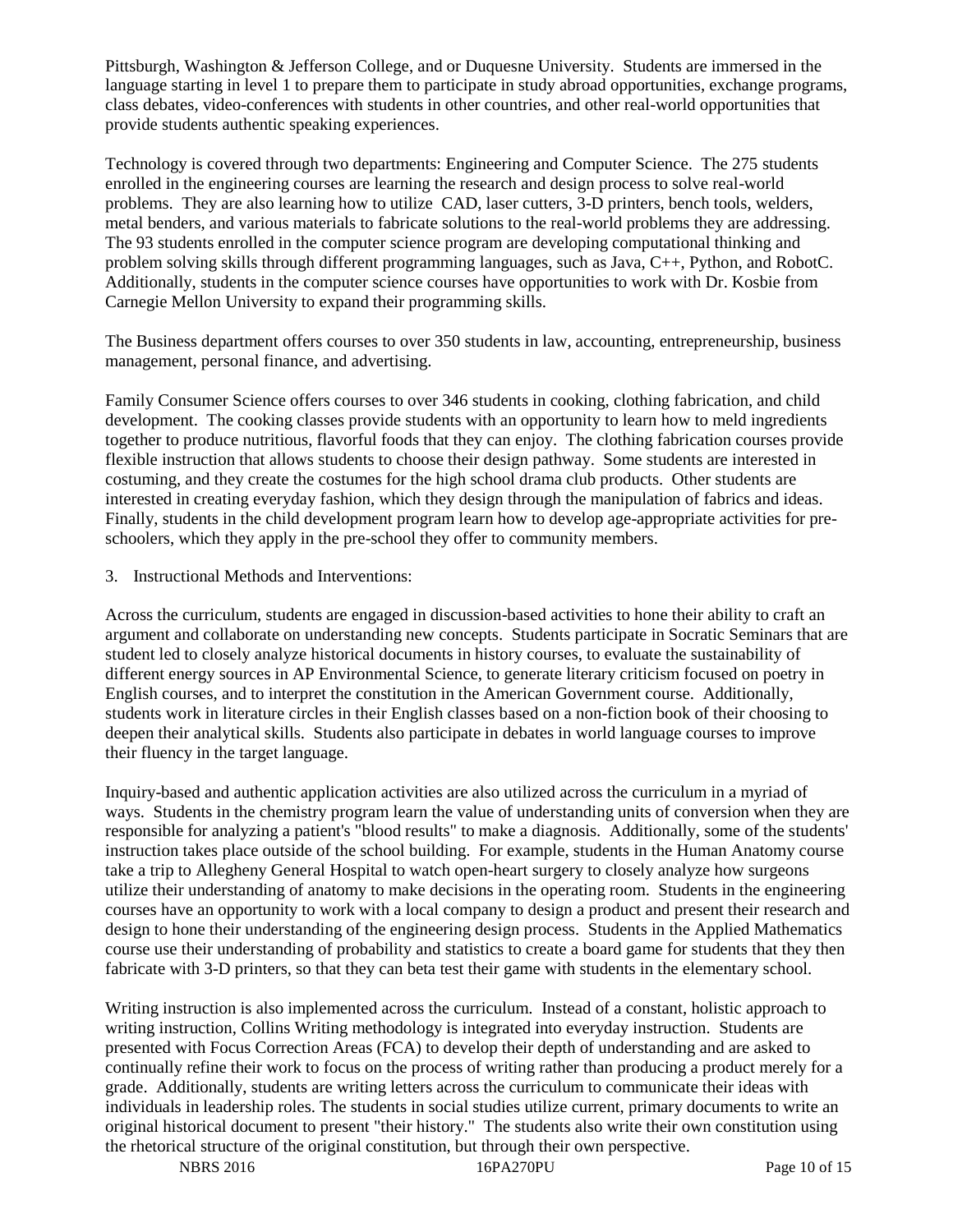Teachers also implement interventions to differentiate instruction. In the core academic program, some courses are co-taught with a special education teacher or an academic support teacher. The co-teachers meet to plan lessons and create differentiated lessons. For example, the Algebra I co-teachers planned a lesson on inequalities using flexible grouping to target specific areas of student need. Some students were given the equations and had to graph them, while others were given the graph and had to write the equations. Additionally, the co-teachers in the English department present various leveled readings to engage students in classroom discussion, so that students can work on their instructional levels without frustration.

#### 4. Assessment for Instruction and Learning and Sharing Assessment Results:

Teachers work collaboratively to generate formative and summative assessments that include a high level of rigor and real-world application to challenge students to utilize what they have learned in a new situation. These assessments are challenging; however, students are prepared for the challenge through instructional opportunities to practice high levels of rigor. Additionally, teachers create a safe environment for students to learn through failure. These lessons are designed with the end in mind, and teachers create a unit of instruction predicated on an assessment pathway that monitors student progress and adjusts instruction along the way.

The high school has three data teams composed of classroom teachers, an academic support teacher, and an administrator for math, English language arts, and science. The data team works together to analyze standards-based test results, such as the Keystone Exams, standardized exam, benchmark assessments, and summative assessment results. The data teams analyze disaggregated assessment data to identify concepts, questioning techniques, and applications that students have not mastered after instruction. For example, during an English data team meeting, the teachers reviewed results of all 10th graders on a non-fiction benchmark assessment. The data team recognized that all students, regardless of their English course level, missed two of the questions. These questions were rooted in literary terms, so the teachers analyzed the curriculum and realized that the terms were no longer being taught at the middle school, so they needed to incorporate the terminology in their curriculum. Additionally, the biology data team recognized that students who had one of the four teachers scored significantly higher on their genetics summative assessment, so they had him share his best practices for the unit, so that they could improve their instructional practices.

Along with using data teams, all teachers also manage an assessment portfolio that houses the assessments they use with students that all teachers can access for examples of rigor, real-world application problems, rubrics, technology integration, and curriculum alignment. The assessment portfolios have also helped teachers create common assessments after seeing the vast differences between teacher expectations. Teachers also work together to evaluate student work to attempt to calibrate inter-rater reliability on evaluations. For example, the math teachers will use co-planning time to grade all of the Algebra I tests together so that grades and feedback to students are consistent.

In addition to summative assessments, teachers also use formative assessments to guide instruction and to provide students with timely feedback. For example, the English teachers often use a technology application (Nearpod) to monitor independent student work. Teachers also use Google Docs and other collaborative strategies to monitor student work and provide feedback.

Students are responsible for evaluating their own understanding of concepts and seeking additional guidance to meet their goals; however, teachers support this effort through the use of grade logs and student reflections that prompt students to evaluate their achievement. Additionally, parents have full access to students' grades in real-time via the student information system, Infinite Campus. The parent portal provides parents with current grades, e-mails from teachers, and electronic notifications if a student's grade is dropping below a specific percentage.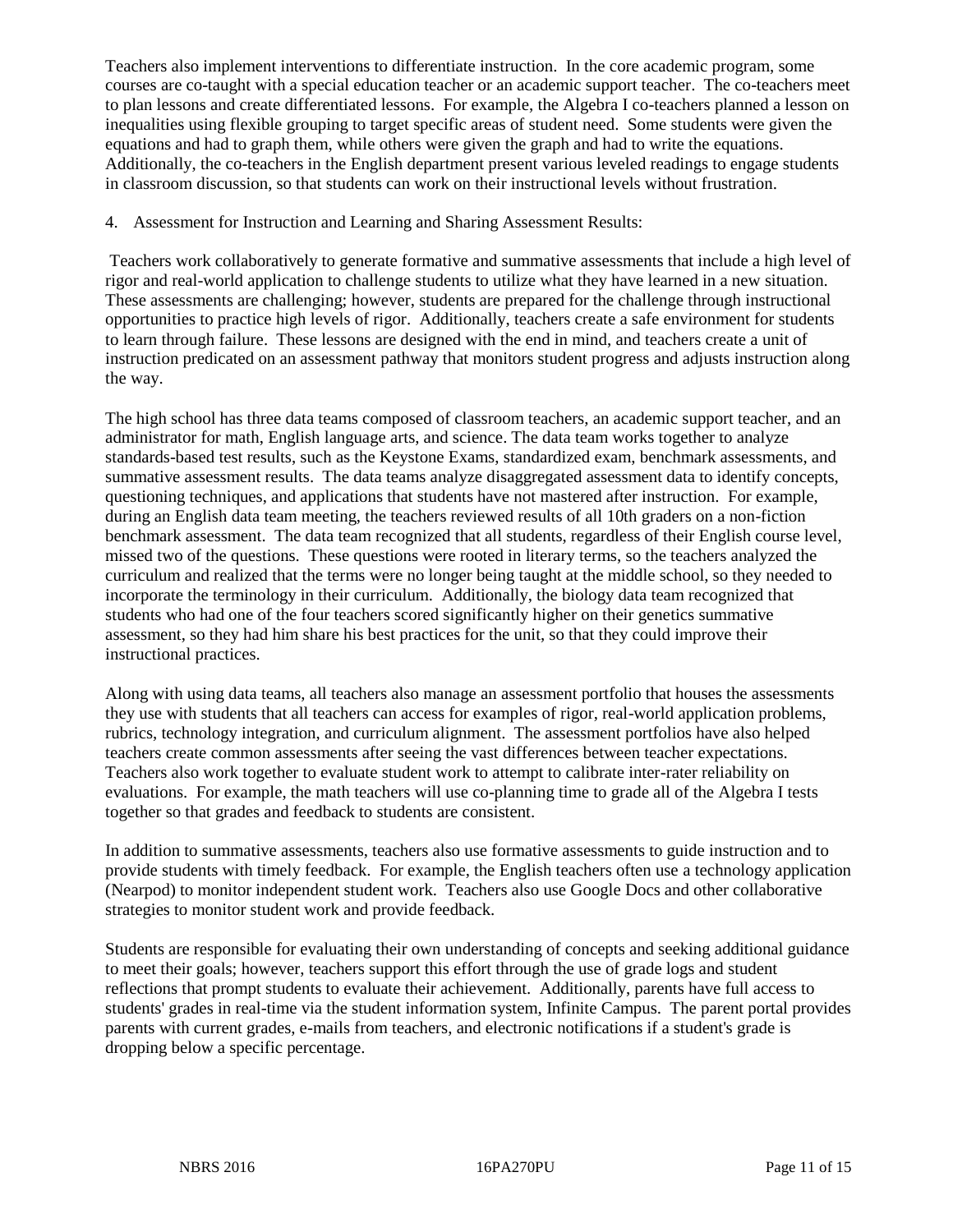### 1. School Climate/Culture:

The school culture is grounded in high expectations in all areas with support for academic, social, and emotional well-being. Students are supported academically through various avenues. Teachers tutor students in groups and individually before and after school on a daily basis. Additionally, a math teacher is available every lunch period in a room adjacent to the cafeteria to work with students at various levels. The counselors monitor students achievement and work with students to arrange for tutoring or academic support based on weekly grade reports. The academic support room houses teachers certified in various areas. In this program, students who have been identified as performing below grade level are provided individualized, data-driven instruction targeted to specific skill deficits, as identified by the PA Standards. The academic support program is not limited to students performing below grade level. Academic development is also supported through lunch and learn opportunities. During these lunch and learns, students have developed their understanding of horticulture with a bee keeper; medicine with a physicians assistant; and craftsmanship with an artist. Most recently, an award-winning journalist presented the importance of a global perspective. All students, regardless of a gifted designation, have the opportunity to attend enrichment trips to various locations, such as the NFL Hall of Fame, Meadowcroft Rock Shelter and Historical Village, and PPG Research and Development Center, to name a few locations. Most importantly, the lunch and learns and enrichment trips are based on student interests.

Student social growth is promoted mostly through the student council, which is sponsored by a teacher, but independently run by elected students. For example, they organize a mini-Thon for students in the spring in an effort to raise more than \$10,000 to support childhood cancer research. They are also instrumental in getting each grade level to adopt a section of the building to decorate based on themes. The student council also organizes the student section theme nights for football and basketball games. The football student section includes about 60% of the student body wearing a unifying outfit to to demonstrate school spirit.

The emotional well-being of students is supported through our programs both in the classrooms and through the counseling department. All teachers and administrators have an "open-door" policy. Students are comfortable asking administrators for help on projects and for guidance with post-secondary planning. The counselors meet with each student at least once during the year to focus on an area of concern based on grade level. For example, topics include high school acclimation, social pressures, academic planning, and transitioning. Students who need further assistance with behavioral, social, or emotional wellness are able to take part in the Student Assistance Program (SAP), which is organized by the counselors with the help of a psychologist from UPMC's adolescent mental health division.

Teachers also are members of various committees to help guide the district and school's decisions around professional development, hiring, scheduling, and curriculum. Additionally, teachers at the high school have a direct supervisor who works with them to support their individual goals.

## 2. Engaging Families and Community:

The school consistently communicates the vision, expectations, and successes with all family and community members. One of the greatest supporters of Hampton High School is the Hampton Alliance for Educational Excellence (HAEE), which consists of taxpayers without children in the district, parents, local business owners, alumni, and school employees who collaborate on funding requests to support innovation in education. The high school provides the HAEE board with information on the accomplishments of students and ideas to improve academic programming based on teacher and administration input. One of the projects they funded was a Collaborative Learning Center at the high school, which is a large-group instruction room for teachers and students to work together to design projects using technology. This room is also used for video conferences to discuss world issues that are hosted for Hampton students, neighboring schools, and schools in other countries. Additionally, the high school has an active Parent Faculty Association (PFA) that works collaboratively to fund grassroots initiatives, provide safe social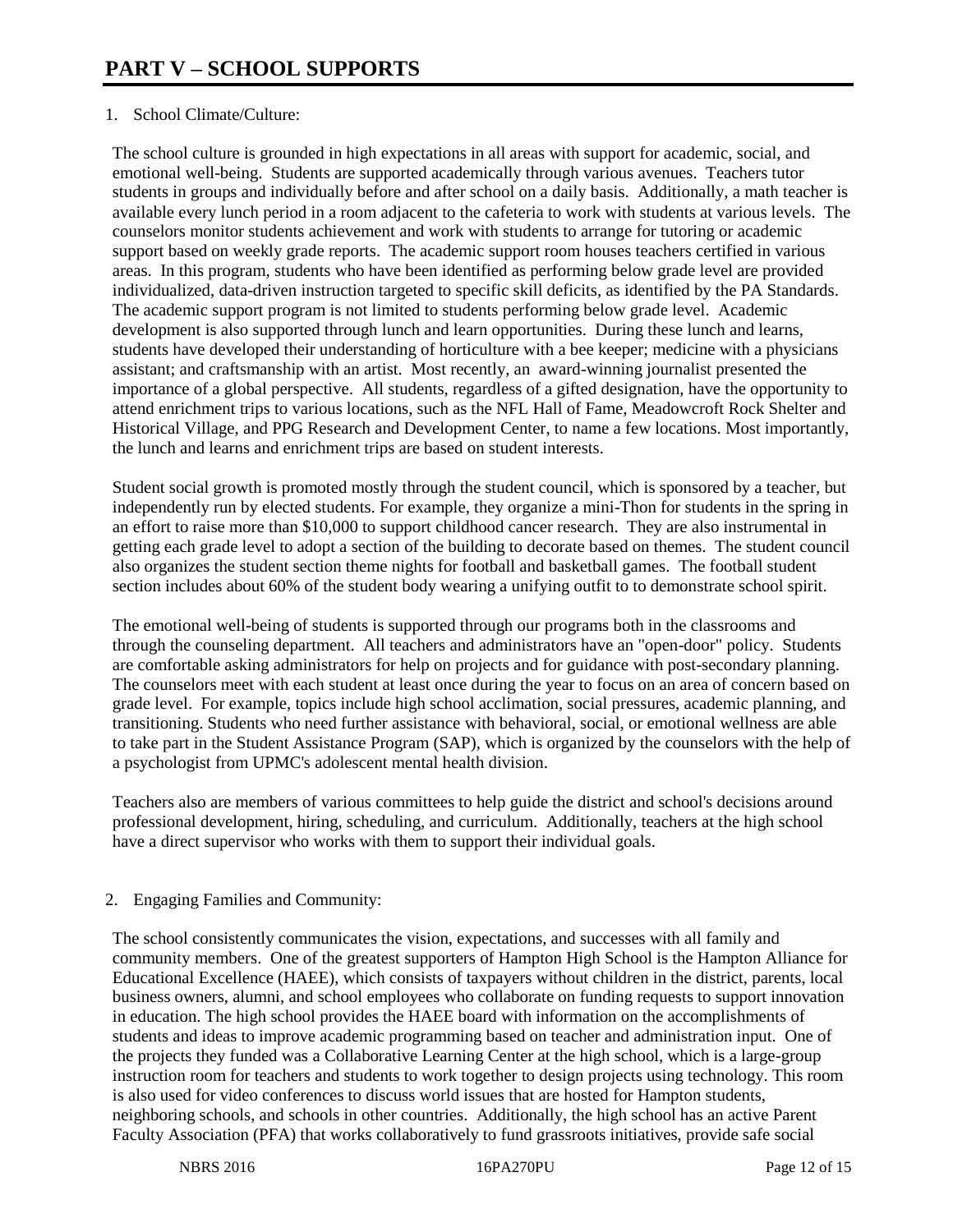activities for students, and host informational workshops for parents. They organize a four-hour after prom event that provides a safe, chaperoned evening of dancing, entertainment, games, and food for over 500 students. The PFA also works with the high school student council, school nurse, and administration to conduct four yearly blood drives in conjunction with the Central Blood Bank, which not only provide lifesaving blood donations to members of the community, but also provides scholarship opportunities for students. The school counselors, administrators, and PFA also work together to organize evening workshops for parents on the following topics: the dangers of social media, financing college, student behavioral and mental health, and academic planning. Another way in which we communicate our student success with families and community members is through K-12 celebrations of student work. Every other year, the high school hosts an evening event titled Hues and Harmony to showcase student work from the fine arts and music departments. Families, students, and community members can come to the high school to peruse art work and hear students play their instruments and sing. On the off year of Hues and Harmony, the school hosts a Talbot Techno Tour, which showcases how students are using new technologies in the classroom. The school also honors members of the community through a Veterans Day assembly which focuses on the men and women who have served our country. The veterans stay after the assembly to talk with individual students while they also host a "walking museum" of their military artifacts for students to see throughout the day. Along with the programs we offer in-house, we also collaborate with the PPG Industries, the University of Pittsburgh, Carnegie Mellon University, and other businesses to engage our students in the learning process.

#### 3. Professional Development:

The structure of professional development consists of in-service days, 20 hours of extended days in which teachers meet for two hours after school monthly, and two flex-days in which teachers plan 14 hours of professional development to complete on their own based on their personal goals. Additionally, teachers are also encouraged to attend conferences and workshops focused on topics that support the building goals.

For ten years, the high school focused all professional development on improving instruction and assessment. For the past two years, professional development has focused on the implementation of Grant Wiggins and Jay McTighe's work with Understanding by Design (UbD), which requires teachers to identify goals that require students to transfer and make meaning of knowledge and skills within course curricula. The content of the professional development surrounding assessment prepared teachers to move into Wiggins and McTighe's unit design model. Along with workshops and department time to share best practices and problem solve methods for creating UbD units of instruction, the teachers were also provided with two books, The Understanding by Design Guide to Creating High-Quality Units and The Understanding by Design Guide to Advanced Concepts in creating and Reviewing Units to guide their work. During in-service days, which are three to seven hours long, administrators plan differentiated workshops to meet the needs of the teachers. Some teachers are writing units of instruction without much help, and other teachers need more guidance. Workshops are planned by administrators and teachers, but facilitated by instructional coaches, department chairs, teachers, and administrators at all levels.

Along with building led professional development, teachers also participate in "lunch and learn" workshops throughout the year that instructional coaches host based on teacher feedback. In the past, they have hosted workshops on how to integrate applications on iPads, text dependent analyses, gamification, Google Docs, and a multitude of other trainings.

Additionally, to build capacity in literacy instruction across the curriculum, the high school has sent an interdisciplinary team of teachers to the Penn Literacy Network (PLN), which is based in the Graduate School of Education at the University of Pennsylvania, for the past five years. The PLN provides workshops that infuse theory, research, and practice to help teachers implement reading and writing throughout their coursework on a daily basis. The program also helps teachers unpack standards and align what students need to learn with evidence-based instructional strategies that will help them get there.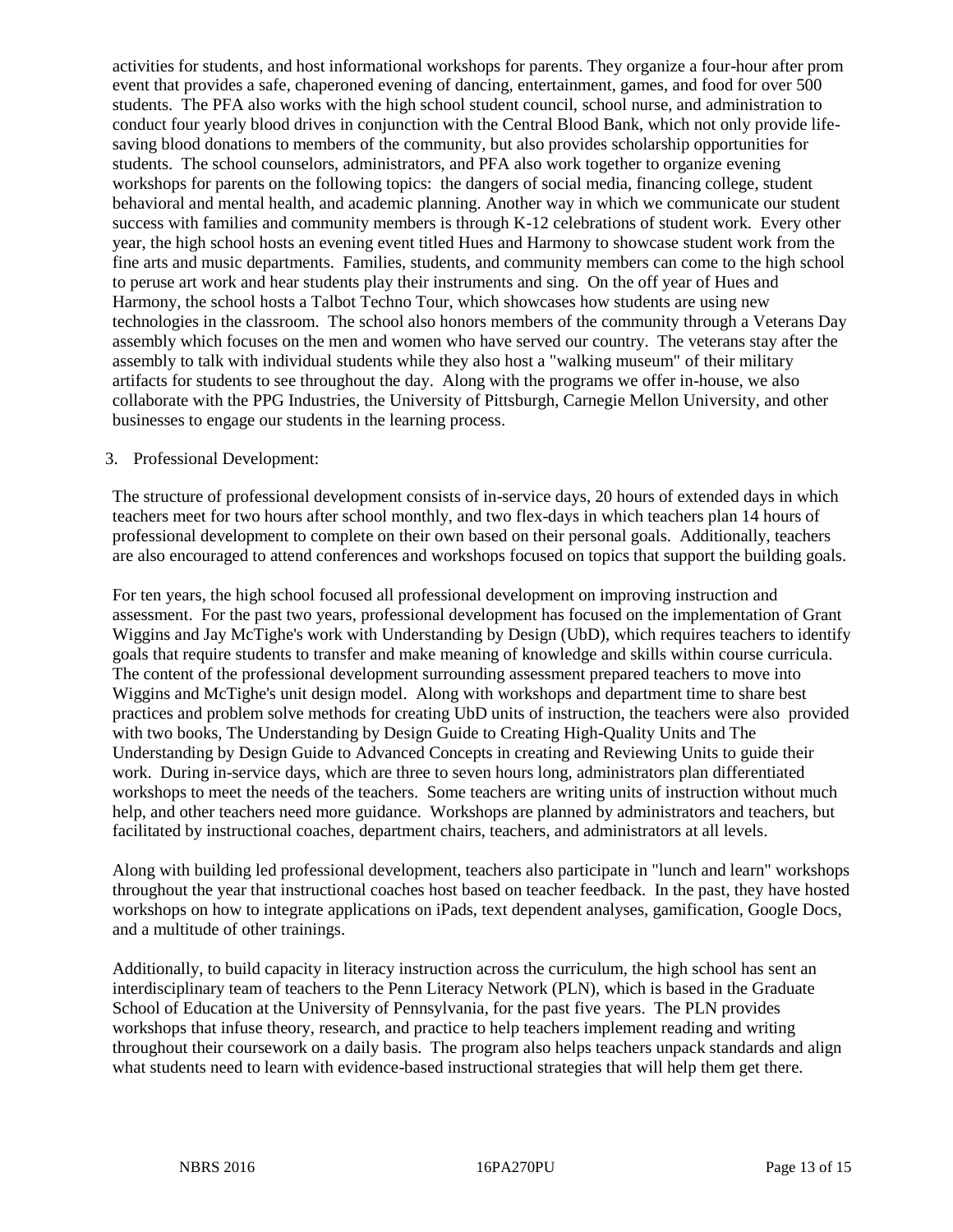#### 4. School Leadership:

The high school leadership team consists of three administrators and seven teacher department chairs.

The high school administrative team includes a building principal and two assistant principals who craft building level goals based on an analysis of student achievement data to move instruction forward. The building goals are shared with the whole faculty and staff during the opening celebration meeting. During the first few days of school, all three administrators visit every classroom to show their support for the students and teachers as they begin a new year. The building administrator meets with each student through class meetings to discuss expectations, academic programs, and resources to remind students that she is available to meet with them whenever they need her. The administrators continue to meet with student council representatives throughout the year to support student led initiatives.

The high school administration utilizes a differentiated supervision and evaluation model based on the Danielson Framework for Teaching. Each administrator supervises one-third of the teachers while using different tiers of supervision: directed or self-directed. The professional employees are rotated between directed and self-directed every three years. All teachers work with their supervising principal to outline individual goals aligned to the building goals. The goals are then used as a focus for classroom observations and teacher professional development. Additionally, all teachers receive feedback through a walk-through observation. The walk-through evaluation tool provides the teacher with data on student and teacher interaction and it also provides commendations and recommendations to refine instruction. Teachers who are part of the directed supervision model also participate in at least two formal observations during the year. The administrator meets with the teacher to discuss his or her plans for instruction and the rationale supporting the plan. Then the administrator observes the class and shares the evaluative feedback to inform the teacher's self-evaluation prior to meeting with the administrator. Along with walk-through and formal observations, teachers also meet with their supervising administrator to plan flexible professional development for in-service days and in February to discuss their mid-year goal progress.

The high school department chairs include teacher representatives. This group meets with the administrative team twice a week on Tuesdays and Thursdays. One day is focused on building management and the other is focused on professional learning. The members work collaboratively to build and vet all building level professional development activities. The high school department chairs build capacity within the teaching faculty to move instruction to meet the building goals.